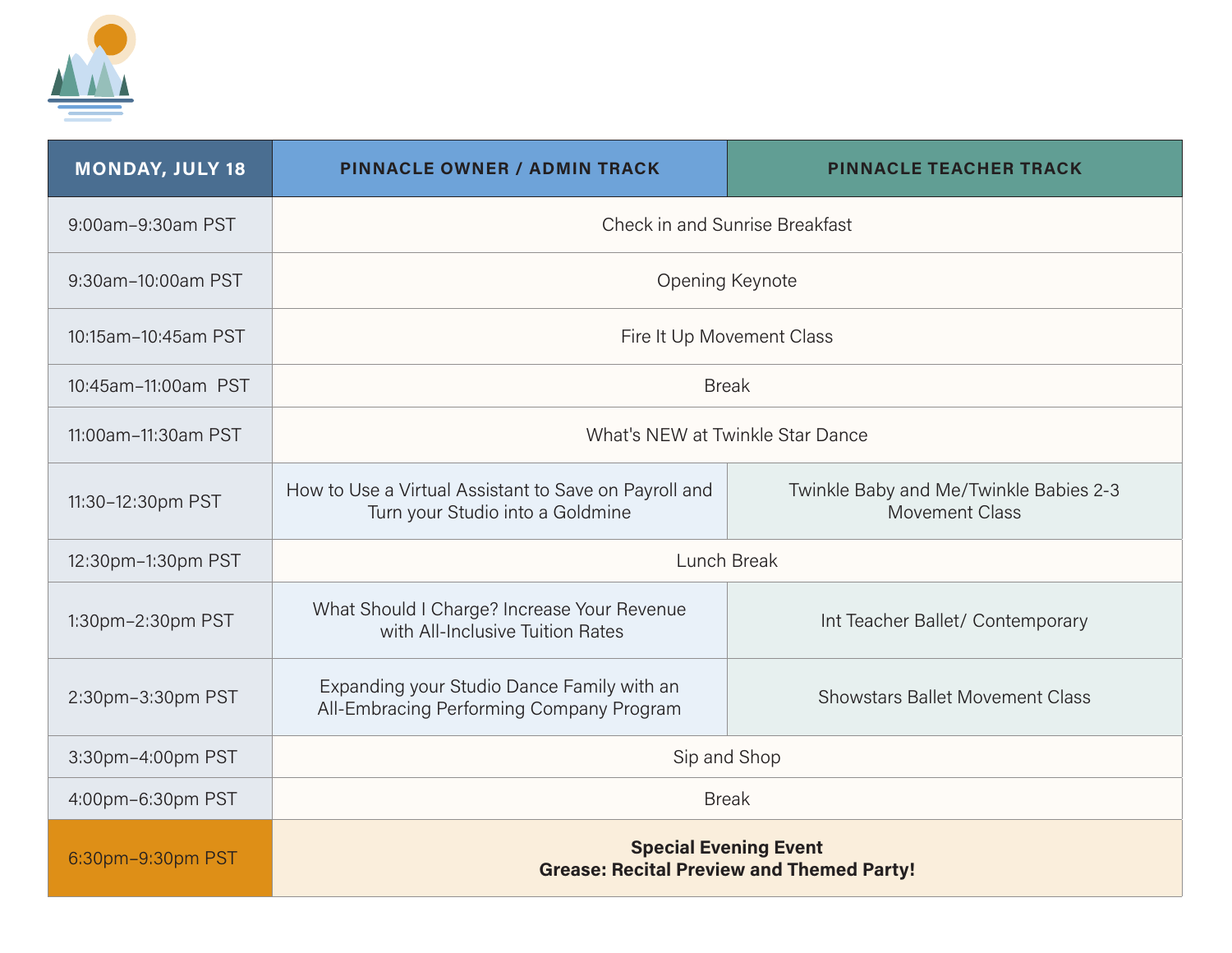

| <b>TUESDAY, JULY 19</b> | <b>PINNACLE OWNER / ADMIN TRACK</b>                                                 | <b>PINNACLE TEACHER TRACK</b>                 |
|-------------------------|-------------------------------------------------------------------------------------|-----------------------------------------------|
| 9:00am-9:30am PST       | Fire It Up Movement Class                                                           |                                               |
| 9:30am-10:30am PST      | Financial Fitness for Studio Owners<br>with GymBookkeeping.co                       | Int Teacher Jazz                              |
| 10:30am-10:45am PST     | <b>Break</b>                                                                        |                                               |
| 10:45am-11:45am PST     | Building your A-Team                                                                | Elite Stars Contemporary Movement Class       |
| 11:45am-12:45pm PST     | What Does My Administrator Do?                                                      | Twinkle Stars 4-5/5-6 Movement Class          |
| 12:45pm-1:45pm PST      | Luncheon                                                                            |                                               |
| 1:45pm-2:15pm PST       | Studio Spotlight Panel                                                              | Understanding Child Development for ages 2-10 |
| 2:15pm-3:15pm PST       | Knowing the Lifetime Value and<br>Churn Rate of your Customer                       | Twinkle Stars 3-4 Movement Class              |
| 3:15pm-3:30pm PST       | <b>Break</b>                                                                        |                                               |
| 3:30pm-4:30pm PST       | Don't Just Make Memories, Make Money:<br>How to have a Profitable Show with Tututix | <b>Showstars Tap Movement Class</b>           |
| 4:30pm-6:30pm PST       | <b>Break</b>                                                                        |                                               |
| 6:30pm-9:30pm PST       | <b>Special Evening Event Sponsored by Revolution Dancewear</b>                      |                                               |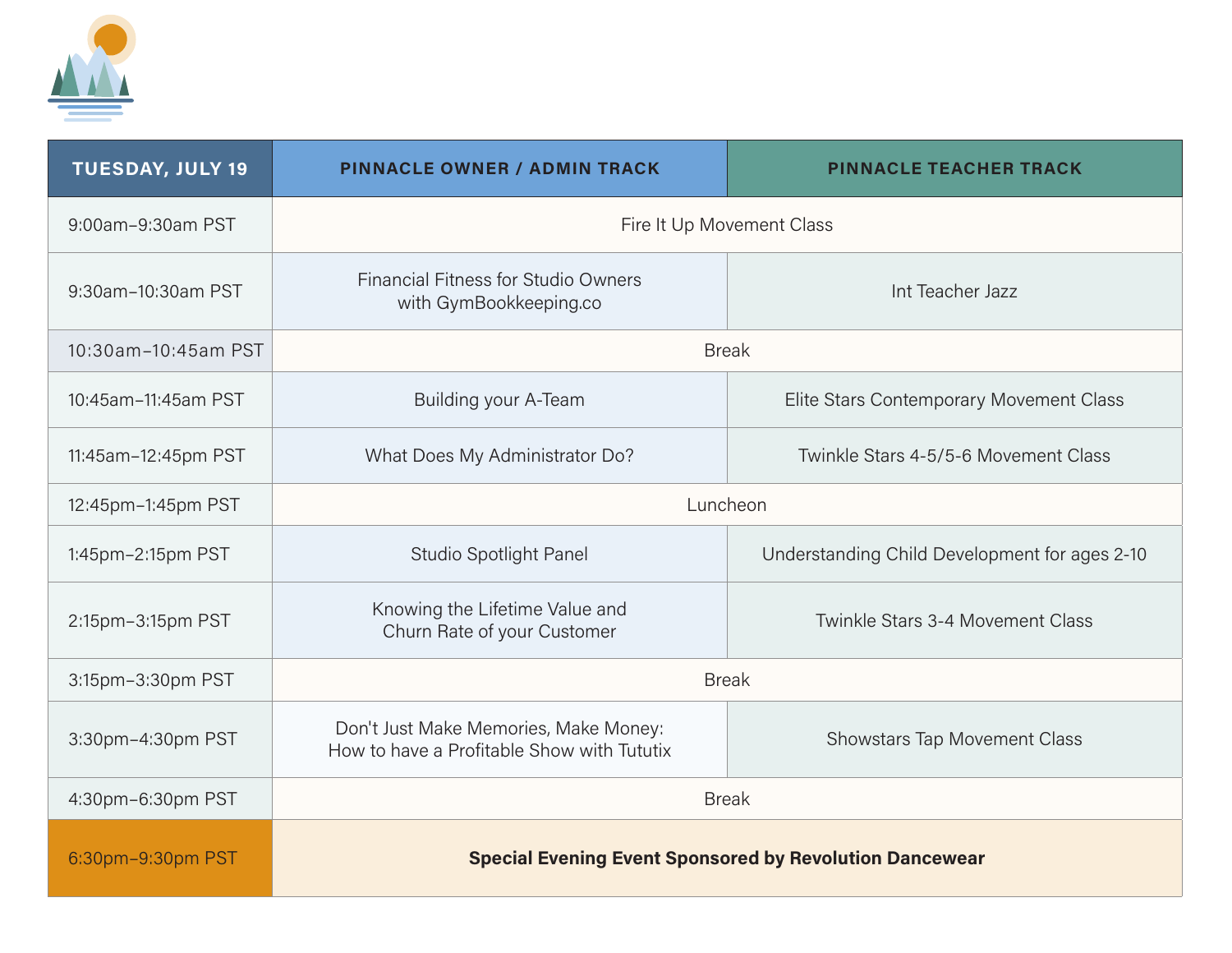

| <b>WEDNESDAY, JULY 20</b>                                       | <b>PINNACLE OWNER / ADMIN TRACK</b>   | <b>PINNACLE TEACHER TRACK</b>        |  |
|-----------------------------------------------------------------|---------------------------------------|--------------------------------------|--|
| 9:30am-10:00am PST                                              | Sunrise Breakfast                     |                                      |  |
| 10:00am-10:30am PST                                             | Fire It Up Movement Class             |                                      |  |
| 10:30am-11:30am PST                                             | Communicating in the Digital Age      | <b>Showstars Jazz Movement Class</b> |  |
| 11:30am-11:45am PST                                             | <b>Break</b>                          |                                      |  |
| 11:45am-12:45pm PST                                             | Raising the Barre: Empowering Dancers | Showstars Hip Hop Movement Class     |  |
| 12:45pm-1:00pm                                                  | <b>Summit and Closing Remarks</b>     |                                      |  |
| Optional Post Conference Activities: Beach day and Boat Cruise! |                                       |                                      |  |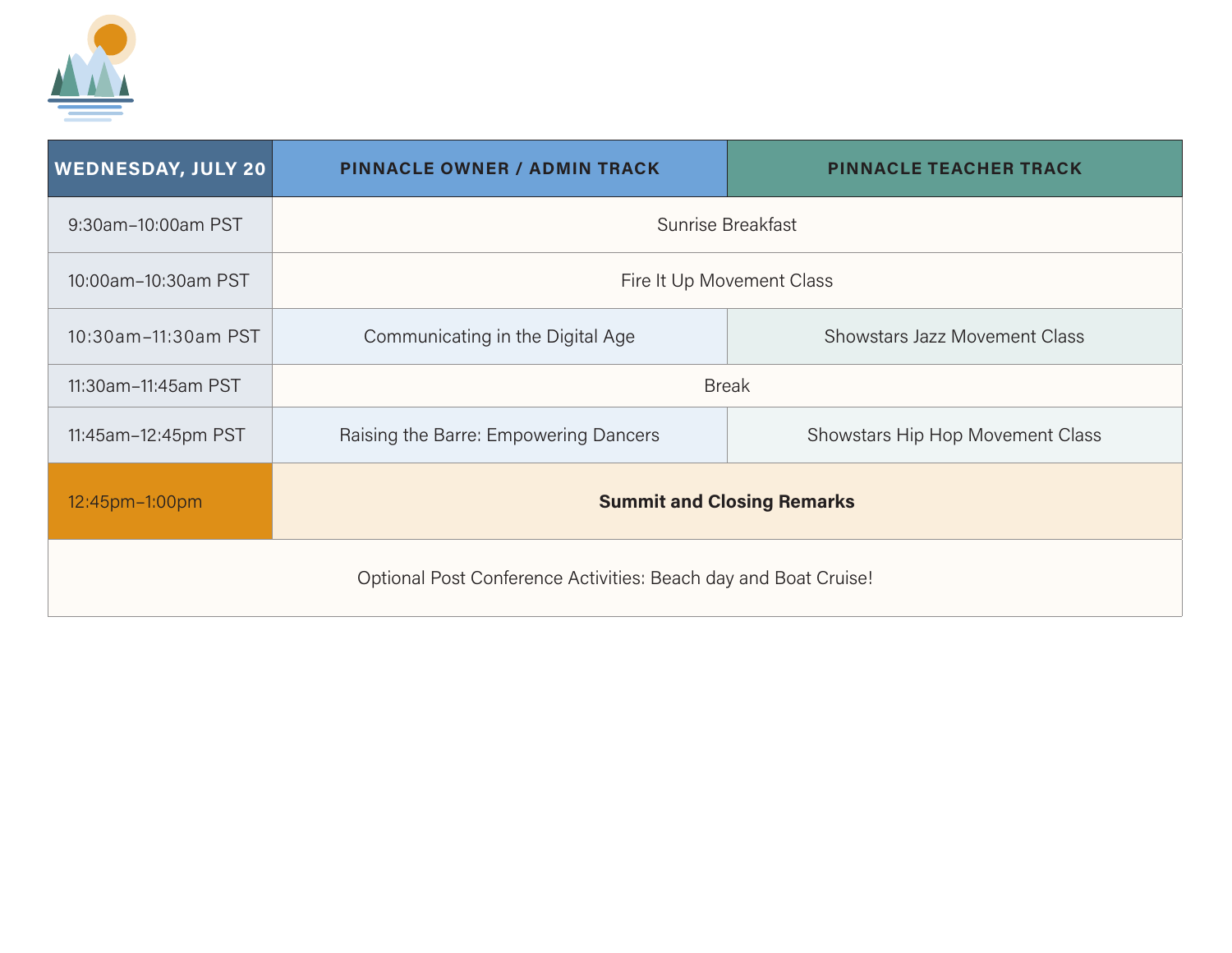

# **PINNACLE CLASS DESCRIPTIONS**

### **What's new at Twinkle Star Dance**

Come learn about our monthly-themed lesson plans, passports/dance journals, dancealong books, and how it all fits together.

### **How to use a Virtual Assistant to save on payroll and turn your studio into a goldmine**

This spring, we teamed up with a team of virtual assistants to help us with administrative tasks. After working for them for two weeks, we realized we should have done this years ago. Learn how to turn your studio into a goldmine, and save loads of time and loads of money on payroll. VA Can:

- Answer your Studio Hub incoming email and chat inquiries from FB messenger, landing page forms, google ads, google my business pages, Instagram messages, tik tok ads etc.
- Add families and students to your studio management system
- Book students into trial classes
- Enroll students into classes/camps
- Mine your database for opportunities to enroll students into classes
- Collect payments
- Switch student's classes
- Work 24/7/365
- Increase your annual revenue by \$100's of thousands of dollars

## **What should I charge? Increase your revenue with all-inclusive tuition rates**

Gone are the days of adding extra fees. Check out the new pricing model working to increase both your average tuition per student and overall customer happiness.

### **Expanding your Studio Dance Family with an All-Embracing Performing Company Program**

The last few years taught us that the more invested dancers and families are in the studio the less likely they are to quit. Learn our tiered approach to making your performing company more accessible to a greater pool of dancers.

### **Financial Fitness for Studio Owners with GymBookkeeping.co**

How to create a financially sound profit and loss statement, how much can you pay yourself, what reports you should be running monthly to stay financially fit.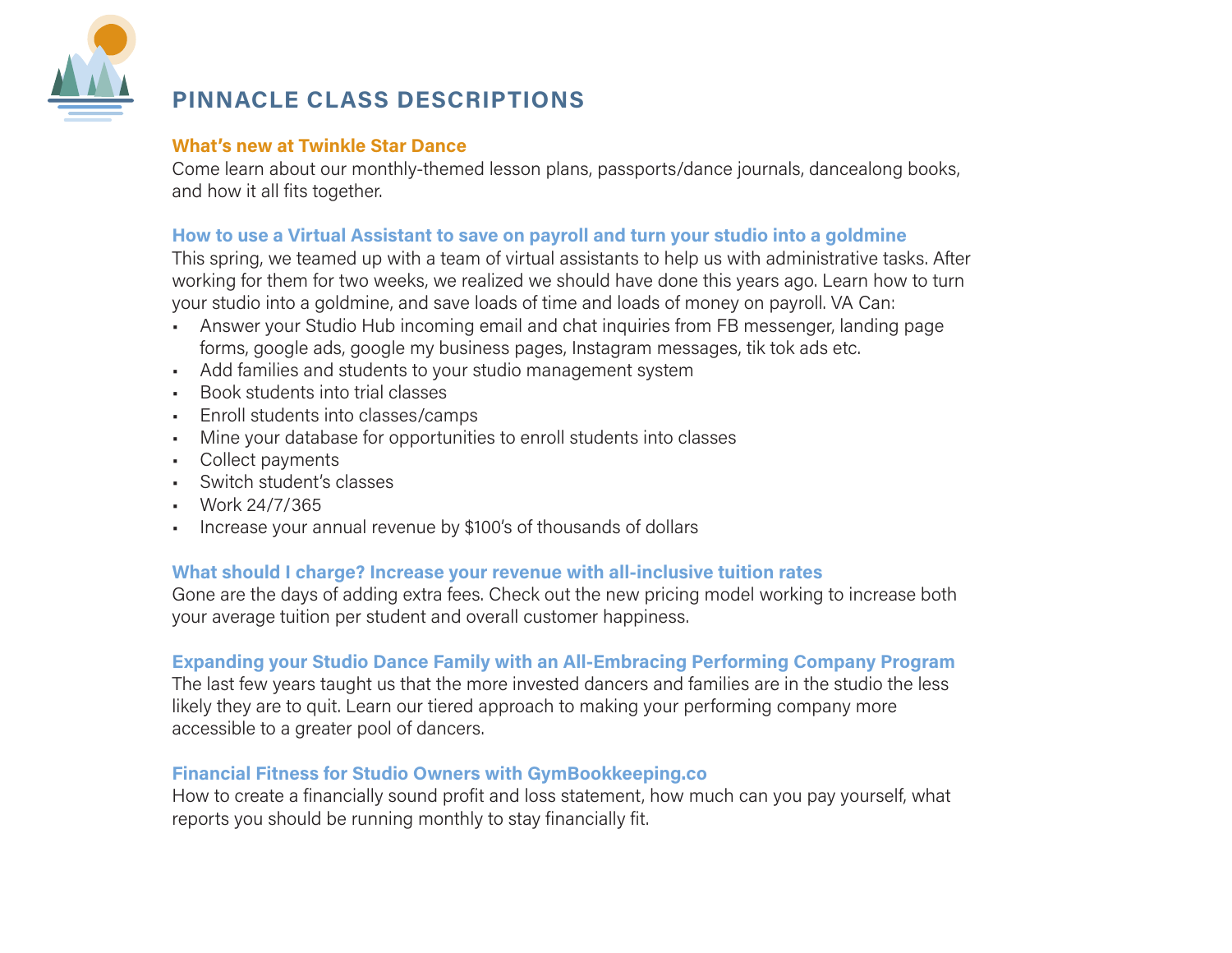

### **Building your A-team**

Great teachers are the pathway to growth. Attract the right teaching candidates with hiring best practices; Implement a more effective on-the-job training and development program; and Provide regular feedback to nurture your teachers.

#### **What Does My Administrator Do?**

Who is answering the phone or emails during regular business hours? Plus, completing office projects and tasks, arranging internal/external events, and managing social media.

### **Knowing the Lifetime Value and Churn Rate of your Customer**

Understand how much revenue you can expect per customer then decide how much you can spend to acquire new customers or to keep existing customers happy.

#### **Don't just Make Memories, Make Money - The Profitable Recital with Tututix**

Don't leave money on the table! Learn how to bundle and sell tickets online; manage ticket inventory with reserved, tiered seating; and generate leads.

#### **Communicating in the Digital Age**

Email is dead and don't even try to call them. Today's parents want to sign their kids up for activities and have a streamlined system to do so without picking up the phone or opening their email inbox.

#### **Raising the Barre: Empowering Dancers**

Raising the Barre is a youth service non-profit organization bettering our communities through dance. We provide dancers, age 11-19, with the skills and opportunities to make them compassionate, responsible, confident, and strong leaders.

#### **Twinkle Baby and Me/Twinkle Babies 2-3**

A 30 minute introductory dance class containing ballet, tap and creative movement. Young dancers will learn the basic steps while learning how to follow direction and imitate movement in a positive environment. Engaging music is used to get these little guys inspired to dance. The use of props such as Twinkle bears and hula hoops, enables the young dancers to use their imagination, creativity and, most of all, have fun!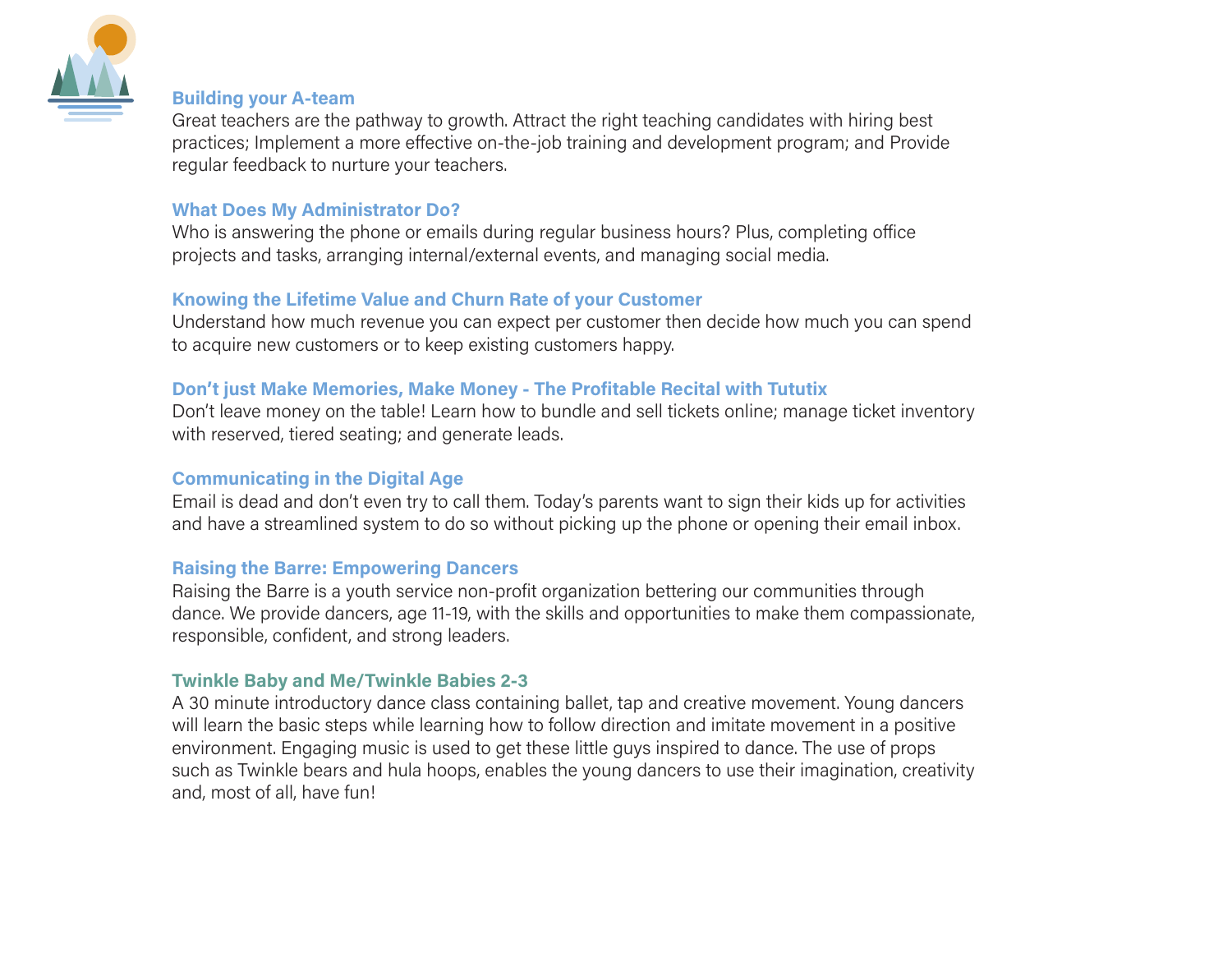

#### **Twinkle Stars 3-4**

Twinkle Stars™ is the perfect balance of structure and fun! Twinkle Stars is an introductory dance class containing ballet, tap and creative movement. Young dancers learn the basic steps while learning how to follow direction and imitate movement in a positive environment.

#### **Twinkle Stars 4-5/5-6**

Twinkle Stars™ is an age specific 45 minute class containing ballet, tap and jazz/creative movement. The purpose of the class is to introduce young dancers to the three styles of dance and inspire movement and creativity within a positive environment. The use of fun, age appropriate music engages the young dancers' minds and bodies.

#### **Showstars Jazz**

Showstars™ Jazz combines many styles and techniques from ethnic and contemporary dance, to ballet. The first half of class consists of exercises which stretch and tone muscles and develop support for proper stress-free alignment of the skeletal structure. Jazz classes are a great workout and a fun way to release tension while attaining body awareness.

#### **Showstars Hip-Hop**

Showstars™ Hip Hop provides a structured method of learning various Hip Hop dance movements in a fun-filled and vibrant class environment. The resulting outcome is an energetic class that not only teaches you Hip Hop movements and technique, but also instills rhythm and precision in your muscle memory.

#### **Showstars Ballet**

The Showstars™ Ballet program fosters musicality, body awareness and movement potential in a format that encourages individual artistry. Inspired by the work of Rudolf Von Laban and Irmgard Bartinieff, the class explores the elements of dance; Body, Space, Force, and Time, through creative exercises that are movement focused rather than story focused. The knowledge gained in these classes prepares the student for the attention to detail required in the study of formal ballet training.

#### **Showstars Tap**

Show Stars™ Tap is an exciting rhythmic exercise and dance form which is enjoyable to both kids and adults. Rooted in African-American History, tap offers a variety of styles and techniques. Students will realize results in dance movement after a minimum number of classes. The classes stress the basics of tap and allows dancers to build into combinations which are great to watch and delightful to hear.